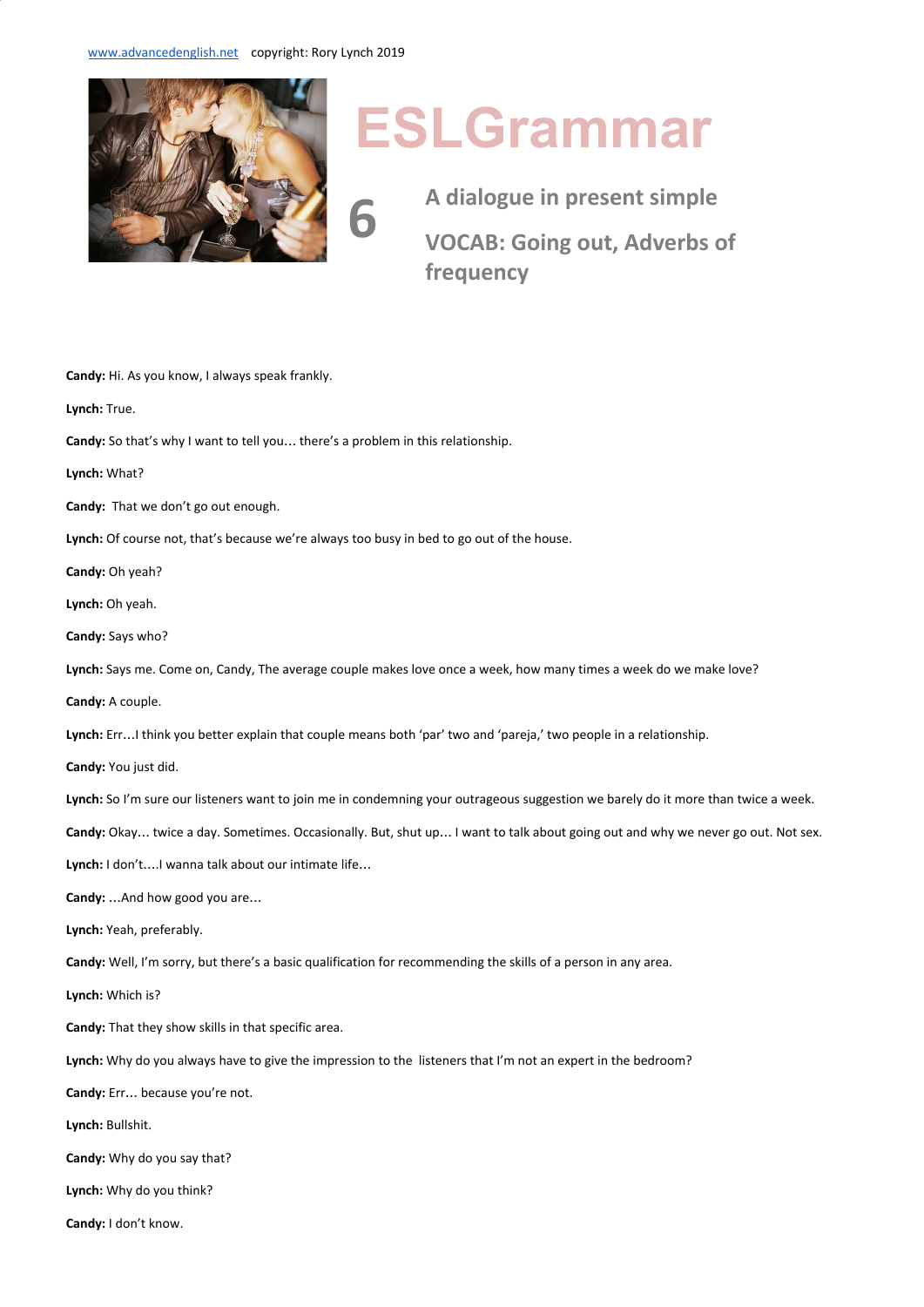**Lynch:** Don't force me to be juvenile and vulgar.

**Candy:** Why?

Lynch: Well, come on. I totally disagree with what I have to do now, but if you constantly tell everyone that I'm bad in bed then I just have to reply with cold, hard facts. Like how many times you (cough) each time we do it.

**Candy:** I'm not saying you're bad in bed, I'm just saying that you're not the Grandmaster Flash that you think you are. And what do you mean… how many times I (cough) each time we do it?

**Lynch:** You know. The big 'O'. Come on…I mean…how many do you have usually?

**Candy:** I don't count. The only people who count 'O's' are men. Anyway, stick to the subject… I want to go out more. Rachel goes out all the time.

**Lynch:** God, Why do we always compare ourselves to bloody Rachel?

Candy: Well, it's very useful in this case. I look at what she gets from Donald and I compare what I get from you - it's simple. And, by the way, I assure you she gets a good, regular supply of 'O's'.

**Lynch:** Hah…so it's true… you *do* count.

**Candy:** That's a secret amongst girls. Anyway, I repeat – Donald and Rachel go out frequently.

Lynch: But we go out to that night club you like every month.

**Candy:** Exactly, once a month means we go out occasionally. I want to go out frequently - Fridays and Saturday. I want to go to restaurants, and plays, and bowling, and nice restaurants.

**Lynch:** Okay then, do you want to go out to that Greek restaurant tonight?

**Candy:** No…I don't like Greek food…I'm bored of it.

**Lynch:** How's that possible? How often do you eat Greek food?

**Candy:** When I was a kid – all the time. My father loves it.

**Lynch:** Does he go to Greek restaurants a lot? He never told me.

**Candy:** Yeah, he usually goes every Friday; and it's horrible; he drinks too much wine and comes back drunk. Like you…except that you seldom drink wine… it's always beer.

**Lynch:** Well, it's better than spirits and liquor. In fact, I don't know why you always drink spirits and liquor; it worries me.

**Candy:** I drink liquor because soft drinks and sodas are boring.

**Lynch:** But why is the only option - soft drinks and spirits?

**Candy:** Because I don't like wine and beer. I drink gin or rum or vodka. Anyway, why do you worry about it? Do you think spirits are unhealthier than beer?

**Lynch:** It depends on the dose. Anyway, let's get back to the issue. I'll call Alex about dinner; he can get us a reservation at that trendy restaurant in the gothic quarter. He works behind the bar.

**Candy:** I know, he always gives us a free shot of tequila when I go with Angela and Rachel. Sometimes, he puts three cocktails on our table and says, "The drinks are on me."

**Lynch:** Excellent.

**Candy:** In fact, he always complains that he never sees us out. You and me together. Which proves the point that we don't go out enough.

**Lynch:** He doesn't know what he's talking about. He takes far too much cocaine to remember anything. Anyway, we don't need to go out. We're in a relationship. The people who enjoy going out are single people looking to hook up, pick up chicks, chicks looking for guys etc… I don't wanna chat anyone up, I've got you. You've got me.

**Candy:** But we still need to party… old man!

**Lynch:** I'll try and forget the last part of that sentence.

**Candy:** Come on, Lynch, everyone needs to party: dance all night, booze all night, dress up, look good.

**Lynch:** And then have a hangover. And it always costs so much in restaurant bills, tips, and entrance fees.

**Candy:** Yeah, but it's such a bloody good laugh.